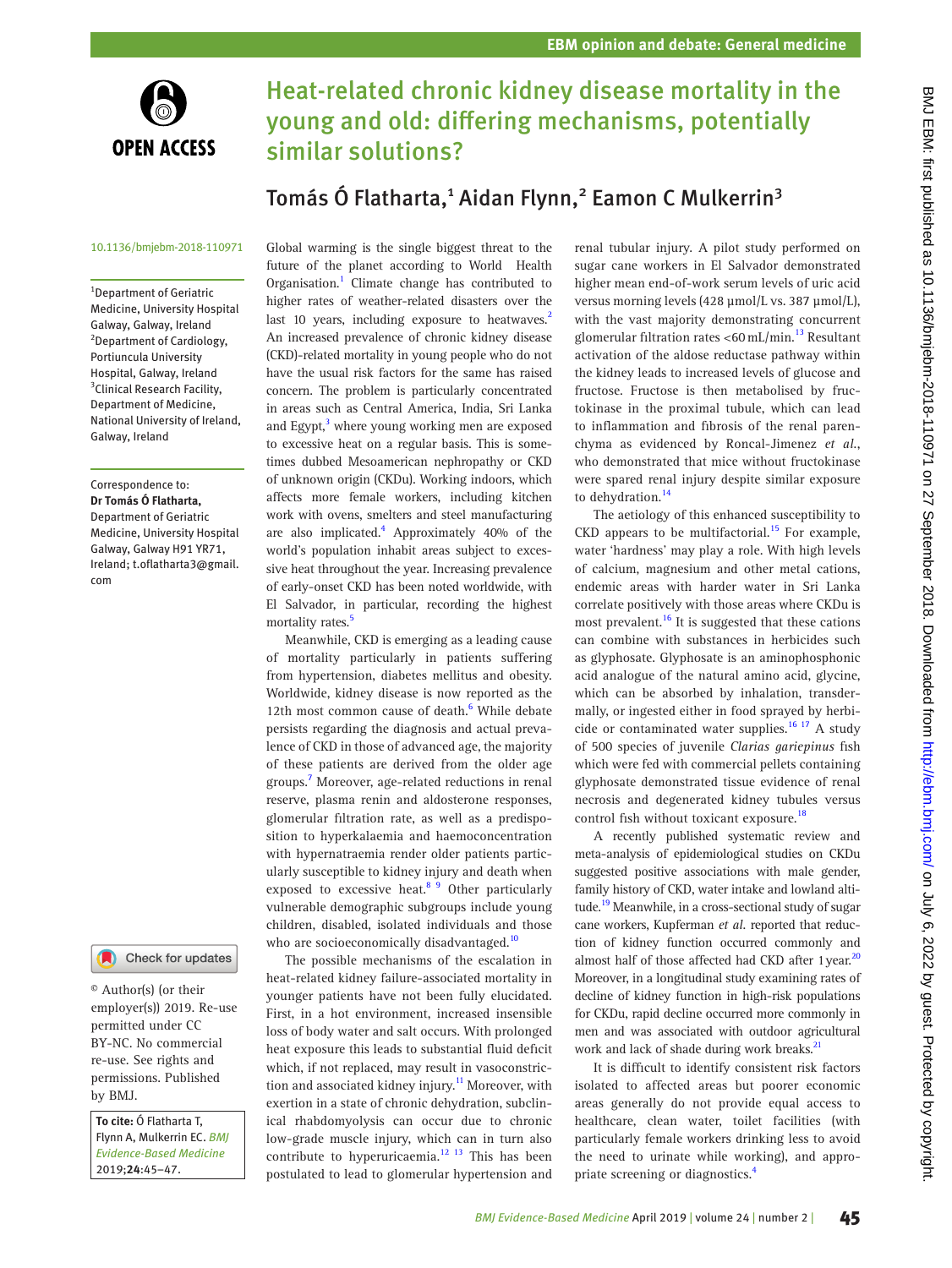### **EBM opinion and debate: General medicine**

Increased exposure of new populations to heat stress appears inevitable beyond the borders of currently identified countries, thus further enhancing the numbers at risk of CKD. Furthermore, in the presence of traditional risk factors for CKD, such as hypertension and diabetes mellitus, with associated increased rates of ischaemic heart disease, it is reasonable to assume that the increase in heat stress will result in further increases in mortality. Indeed, increased rates of heat-related myocardial infarction have already been reported in a cross-sectional study. $^{22}$ 

Prevention is the best approach to addressing heat-related CKD-associated mortality. In older patients, this includes anticipatory implementation of simple measures such as maintenance of adequate fluid intake combined with minimising insensible loss using tepid sponging and relocating affected people to a cooler environment. Adjusting doses of medications such as diuretics, monitoring electrolytes and renal function, followed by early intervention to optimise electrolyte abnormalities will minimise progression to acute kidney injury. Regional heat plans and robust social programmes are helpful.<sup>[9](#page-1-20)</sup> In previous heatwaves, a report indicates that those people who met in public places had less morbidity and mortality than those who retreated indoors.<sup>23</sup>

Recent evidence indicates that implementing similar basic interventions in younger susceptible individuals, such as provision of portable water reservoirs, scheduled rest periods and mobile shaded tents to sugar cane workers, resulted in improvements in markers of dehydration and increased GFR. $^{24}$   $^{25}$  However these findings derived from small studies, with many methodological problems and thus lacks external validity. Guidelines recommend replacing fluid frequently when working in conditions that may lead to heat stress, for example, 250mL water every 20min with or without weight monitoring.<sup>[26](#page-2-0)</sup> Other interventions such as self-monitoring of early morning body weight, urine colour and thirst perception lack evidence. Education of workers regarding heat illness risks and preassessment of workers' serum creatinine levels may highlight at-risk individuals, but workers may avoid such testing for fear of resultant loss of income. Employers need education to emphasise that time lost with regular hydration breaks should result in increased productivity, less illnesses, workplace accidents and absenteeism.

While the mechanisms of heat-related kidney disease may differ between young and older individuals, simple anticipatory interventions could ameliorate deleterious renal consequences for all age groups.

**Contributors** TÓF: first author, wrote the first, subsequent and final drafts, as well as background reading/review of prior research. AF: second author, reviewed all drafts and edits, made edits and further review of the subject. ECM: third author, formed the idea and theory, reviewed and edited the drafts, further reading into the subject.

**Competing interests** None declared.

**Patient consent** Not required.

**Provenance and peer review** Not commissioned; externally peer reviewed.

**Open access** This is an open access article distributed in accordance with the Creative Commons Attribution Non Commercial (CC BY-NC 4.0) license, which permits others to distribute, remix, adapt, build upon this work non-commercially, and license their derivative works on different terms, provided the original work is properly cited, appropriate credit is given, any changes made indicated, and the use is non-commercial. See: [http://creativecommons.org/licenses/by-nc/4.0/.](http://creativecommons.org/licenses/by-nc/4.0/)

#### **References**

- <span id="page-1-0"></span>1. **World Health Organisation**. *Launch of special initiative to address climate change impact on health in Small Island Developing States*. Bonn: World Health Organisation, 2017.
- <span id="page-1-1"></span>2. **Centre for Research on the Epidemiology of Disasters**. The human cost of weather-related disasters: 1995-2015. United Nations Office for Disaster Risk Reduction. 2015 [https://www.unisdr.org/2015/docs/climatechange/](https://www.unisdr.org/2015/docs/climatechange/COP21_WeatherDisastersReport_2015_FINAL.pdf) [COP21\\_WeatherDisastersReport\\_2015\\_FINAL.pdf](https://www.unisdr.org/2015/docs/climatechange/COP21_WeatherDisastersReport_2015_FINAL.pdf) (accessed 20 Mar 2018).
- <span id="page-1-2"></span>3. **Dyer O**. CDC will explore kidney failure epidemic among agricultural workers. *[BMJ](http://dx.doi.org/10.1136/bmj.g3385)* 2014;**348**:g3385.
- <span id="page-1-3"></span>4. **Nerbass FB**, Pecoits-Filho R, Clark WF, *et al*. Occupational heat stress and kidney health: from farms to factories. *[Kidney Int Rep](http://dx.doi.org/10.1016/j.ekir.2017.08.012)* 2017;**2**:998–1008.
- <span id="page-1-4"></span>5. **Ramirez-Rubio O**, McClean MD, Amador JJ, *et al*. An epidemic of chronic kidney disease in Central America: an overview. *[Postgrad Med J](http://dx.doi.org/10.1136/postgradmedj-2012-201141rep)* 2013;**89**:123–5.
- <span id="page-1-5"></span>6. **Wang H**, Naghavi M, Allen C, *et al*. **GBD 2015 Mortality and Causes of Death Collaborators**. Global, regional, and national life expectancy, all-cause mortality, and cause-specific mortality for 249 causes of death, 1980-2015: a systematic analysis for the Global Burden of Disease Study 2015. *[Lancet](http://dx.doi.org/10.1016/S0140-6736(16)31012-1)* 2016;**388**:1459–544.
- <span id="page-1-6"></span>7. **Ellam T**, Twohig H, Khwaja A. Chronic kidney disease in elderly people: disease or disease label? *[BMJ](http://dx.doi.org/10.1136/bmj.h6559)* 2016;**6559**:h6559.
- <span id="page-1-7"></span>8. **Rikkert MG**, Melis RJ, Claassen JA. Heat waves and dehydration in the elderly. *[BMJ](http://dx.doi.org/10.1136/bmj.b2663)* 2009;**339**:b2663.
- <span id="page-1-20"></span>9. **Flynn A**, McGreevy C, Mulkerrin EC. Why do older patients die in a heatwave? *[QJM](http://dx.doi.org/10.1093/qjmed/hci025)* 2005;**98**:227–9.
- <span id="page-1-8"></span>10. **de Lorenzo A**, Liaño F. High temperatures and nephrology: the climate change problem. *[Nefrologia](http://dx.doi.org/10.1016/j.nefro.2016.12.008)* 2017;**37**:492–500.
- <span id="page-1-9"></span>11. **Lloyd EL**. ABC of sports medicine. Temperature and performance--II: Heat. *[BMJ](http://dx.doi.org/10.1136/bmj.309.6954.587)* 1994;**309**:587–9.
- <span id="page-1-10"></span>12. **Roncal-Jimenez C**, Lanaspa MA, Jensen T, *et al*. Mechanisms by which dehydration may lead to chronic kidney disease. *[Ann Nutr Metab](http://dx.doi.org/10.1159/000381239)* 2015;**66 Suppl 3**:10–13.
- <span id="page-1-11"></span>13. **Roncal-Jimenez C**, García-Trabanino R, Barregard L, *et al*. Heat stress nephropathy from exercise-induced uric acid crystalluria: a perspective on mesoamerican nephropathy. *[Am J Kidney Dis](http://dx.doi.org/10.1053/j.ajkd.2015.08.021)* 2016;**67**:20–30.
- <span id="page-1-12"></span>14. **Roncal Jimenez CA**, Ishimoto T, Lanaspa MA, *et al*. Fructokinase activity mediates dehydration-induced renal injury. *[Kidney Int](http://dx.doi.org/10.1038/ki.2013.492)* 2014;**86**:294–302.
- <span id="page-1-13"></span>15. **Brooks DR**, Ramirez-Rubio O, Amador JJ. CKD in Central America: a hot issue. *[Am J Kidney Dis](http://dx.doi.org/10.1053/j.ajkd.2012.01.005)* 2012;**59**:481–4.
- <span id="page-1-14"></span>16. **Jayasumana C**, Gunatilake S, Senanayake P. Glyphosate, hard water and nephrotoxic metals: are they the culprits behind the epidemic of chronic kidney disease of unknown etiology in Sri Lanka? *[Int J Environ Res Public](http://dx.doi.org/10.3390/ijerph110202125)  [Health](http://dx.doi.org/10.3390/ijerph110202125)* 2014;**11**:2125–47.
- 17. **Rampazzo N**, Rampazzo Todorovic G, Mentler A, *et al*. Adsorption of glyphosate and aminomethylphosphonic acid in soils. *[Int Agrophys](http://dx.doi.org/10.2478/v10247-012-0086-7)* 2013;**27**:203–9.
- <span id="page-1-15"></span>18. **Ayoola S**. Histopathological effects of glyphosate on juvenile african catfish (clarias gariepinus). *American-Eurasian Journal of Agricultural & Environmental Sciences* 2008;**4**:362–7.
- <span id="page-1-16"></span>19. **González-Quiroz M**, Pearce N, Caplin B, *et al*. What do epidemiological studies tell us about chronic kidney disease of undetermined cause in Meso-America? A systematic review and meta-analysis. *[Clin Kidney J](http://dx.doi.org/10.1093/ckj/sfx136)* 2018;**11**:496–506.
- <span id="page-1-17"></span>20. **Kupferman J**, Ramírez-Rubio O, Amador JJ, *et al*. Acute kidney injury in sugarcane workers at risk for mesoamerican nephropathy. *[Am J Kidney Dis](http://dx.doi.org/10.1053/j.ajkd.2018.04.014)* 2018.
- <span id="page-1-18"></span>21. **Gonzalez-Quiroz M**, Smpokou ET, Silverwood RJ, *et al*. Decline in kidney function among apparently healthy young adults at risk of mesoamerican nephropathy. *[J Am Soc Nephrol](http://dx.doi.org/10.1681/ASN.2018020151)* 2018;**29**:2200–12.
- <span id="page-1-19"></span>22. **Bhaskaran K**, Armstrong B, Hajat S, *et al*. Heat and risk of myocardial infarction: hourly level case-crossover analysis of MINAP database. *[BMJ](http://dx.doi.org/10.1136/bmj.e8050)* 2012;**345**:e8050.
- <span id="page-1-21"></span>23. **Centers for Disease Control and Prevention (CDC)**. Heat-related mortality-Chicago, July 1995. *[MMWR Morb Mortal Wkly Rep](http://www.ncbi.nlm.nih.gov/pubmed/7623759)* 1995;**44**:577–9.
- <span id="page-1-22"></span>24. **Wegman DH**, Apelqvist J, Bottai M, *et al*. Intervention to diminish dehydration and kidney damage among sugarcane workers. *[Scand J Work](http://dx.doi.org/10.5271/sjweh.3659)  [Environ Health](http://dx.doi.org/10.5271/sjweh.3659)* 2018;**44**:16–24.

BMJ EBM: first published as 10.1136/bmjebm-2018-110971 on 27 September 2018. Downloaded from http://ebm.bmj.com/ on July 6, 2022 by guest. Protected by copyright BMJ EBM: first published as 10.1136/bmjebm-2018-110971 on 27 September 2018. Downloaded from <http://ebm.bmj.com/> on July 6, 2022 by guest. Protected by copyright.